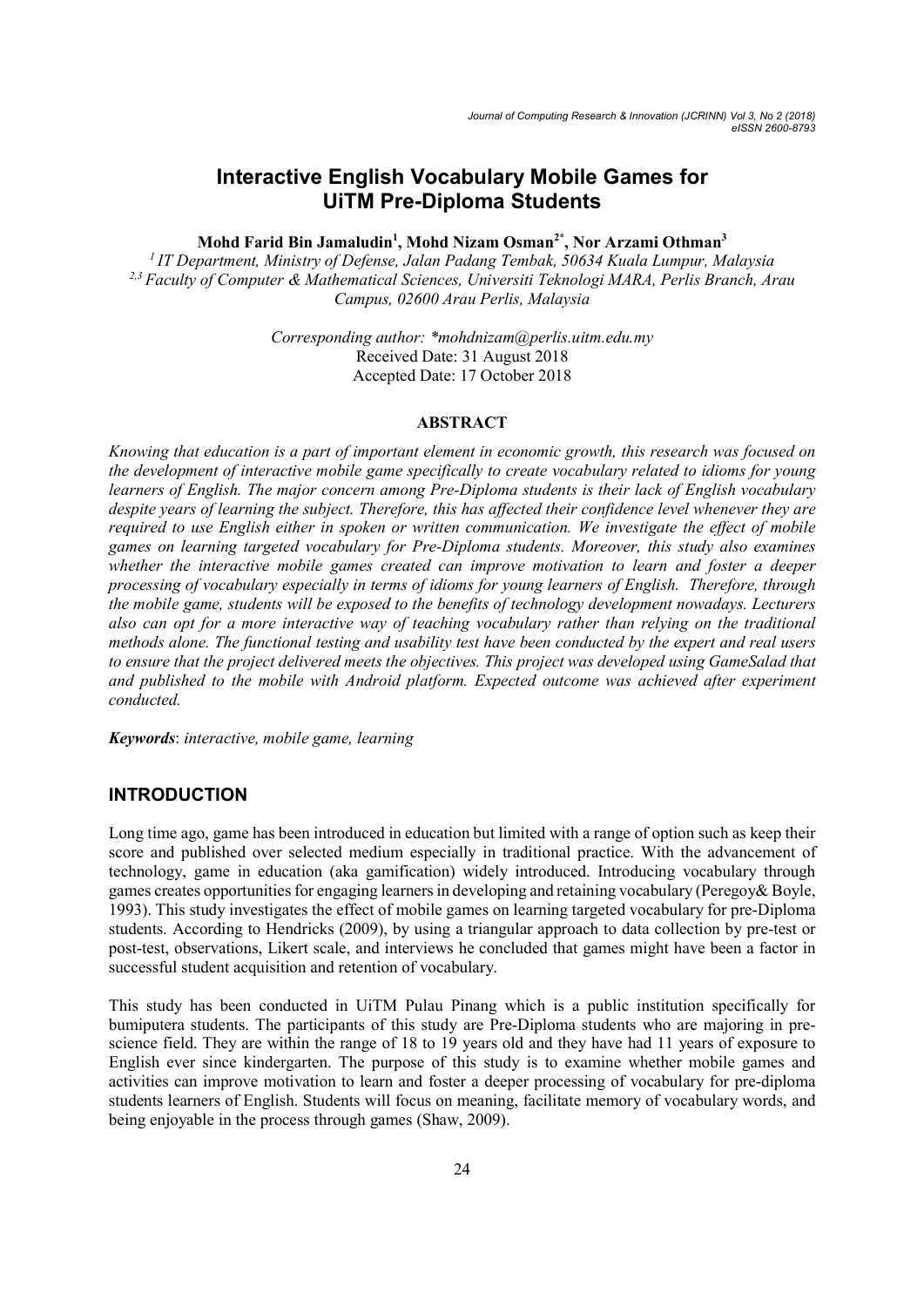# PROBLEM STATEMENT

The major concern among Pre-Diploma students is their lack of English vocabulary despite years of learning the subject. Therefore, this has affected their confidence level whenever they are required to use English especially in spoken and written communication. Besides that, Pre-Diploma students are having problems to focus using traditional vocabulary learning method such as chalk and talk by the lecturers. This is even more complicated when it comes to the learning of idioms as effort is required at every moment and must be maintained over a long period of time due to its high level of difficulty. Therefore, the purpose of this study is to create an interactive mobile game that can engage students in learning vocabulary via a more fun and interactive way so that they can remember whatever that they have learned in class and will not feel bored. Moreover, this study also examines whether the interactive mobile games created can improve motivation to learn and foster a deeper processing of vocabulary especially in terms of idioms for young learners of English.

# Research Questions

The research questions that must be answered after the implementation of this interactive mobile game are as follows:

- i. What is the level of acceptance of using interactive mobile games in the language classroom to teach vocabulary?
- ii. To what extent does the game help the lecturers in the teaching of idioms?

#### Research Objectives

The objectives of this research are:

- i. To create an interactive mobile game that can engage students in learning vocabulary via a more fun and interactive method.
- ii. To enable lecturers to complement the traditional teaching techniques of teaching vocabulary.

#### Project Scope

This research focuses on creating interactive mobile game on vocabulary enrichment which is English idioms. Basically, English lecturers using traditional vocabulary teaching method such as chalk and talk to teach students in class. This is even more complicated when it comes to teaching of idioms as effort is required at every moment and must be maintained over a long period of time due to its high level of difficulty. Besides, the scope of this study is to give different views of teaching method using interactive mobile games. The other scope of this study is also to engage students in learning vocabulary via a more fun and interactive way so that they will remember whatever that they have learned in class and will not feel bored.

#### Research Significance

This study aims to provide an interactive mobile game for UiTM Pre-Diploma students. Students will be able to enrich their vocabulary especially in terms of English idioms in a more engaging technique using mobile games. The reason why this interactive mobile game was developed is due to students' attachment to their mobile phones and this would also deliver value on a smart phone technology. Therefore, through the mobile game, students will be exposed to the benefits of technology development nowadays. Lecturers also can opt for a more interactive way of teaching vocabulary rather than relying on the traditional methods alone.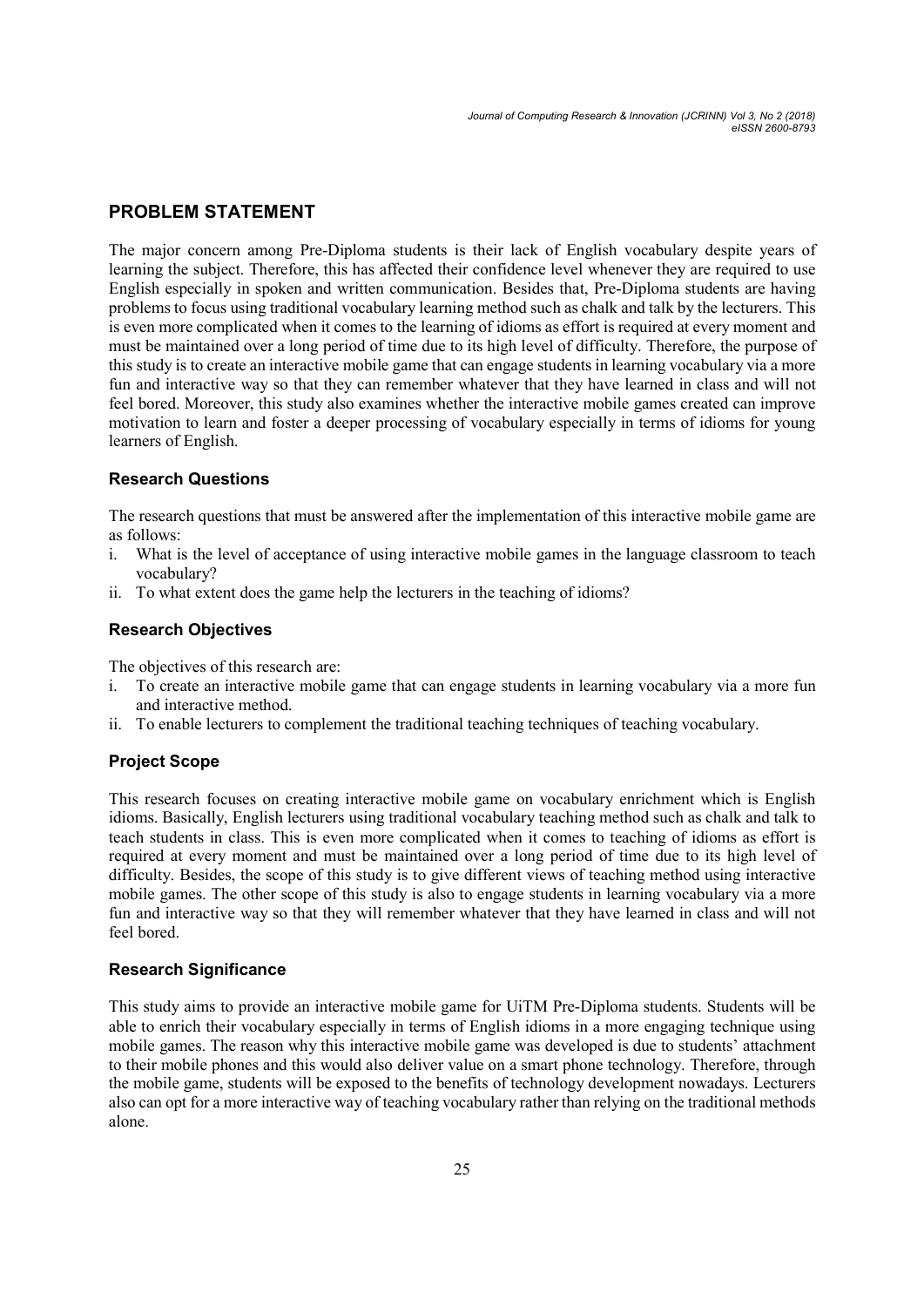# Literature Review

## Fundamental of Vocabulary

The fundamental and key to learning a new culture and language is vocabulary words (Carter, 2001). One of the vocabulary components that students need to learn in order to enrich their language is idioms. Therefore, it is vital for students to understand them and be able to use them. Idioms are not easy to understand because their meaning cannot be understood from the individual verbs which form them. Their meanings are metaphorical rather than literal.

According to (Diaz-Rico, 2004), for second language learners, vocabulary acquisition may be re-enforced and enhanced by students in exercise activities that make instruction motivating and meaningful. Nguyen and Khuat (as cited in Yip & Kwan, 2006) had initiated that English language students who were memorizing and studying vocabulary found it unexciting and difficult. Thus, Yip and Kwan's (2006) study discovered that students who learned vocabulary through games have improved learning and retention while making learning fun and arousing interest.

# Advantage of Using Games in English Vocabulary Learning

The added advantage of using games for second language adults is the opportunity to practice vocabulary informally (Heaton, as cited in Celce-Murcia & McIntosh, 1979). Constantinescu (2012) listed advantages of using games in the language classroom and some of them are:

- Games make up English students repertoire in a familiar and comfortable environment.
- Games increase motivation and desire for self improvement.
- Challenge and competition are key factors for any game and students pay more attention to completing the task.
- Games comprise clear objectives and rules.
- Games build up students 'ability to study.
- Games develop imagination, problem solving and critical thinking.

# METHODOLOGY

There are several phases involve namely:

#### Planning Phase

Planning is the first phase that is being carried out in research methodology. Customarily, the title of the project is defined at the planning phase. Planning phase contains two activities which are feasibility of study and defining the project. Electronic articles and journals are reviewed to produce structured chart and literature review as the deliverables.

#### Feasibility of Study

Feasibility of study looks at the possibility of the project with an emphasis on identifying potential problem and to determine whether the project would work and can proceed successfully. These activities included identifying the area, defining the problem, objective, scope and significance of the project.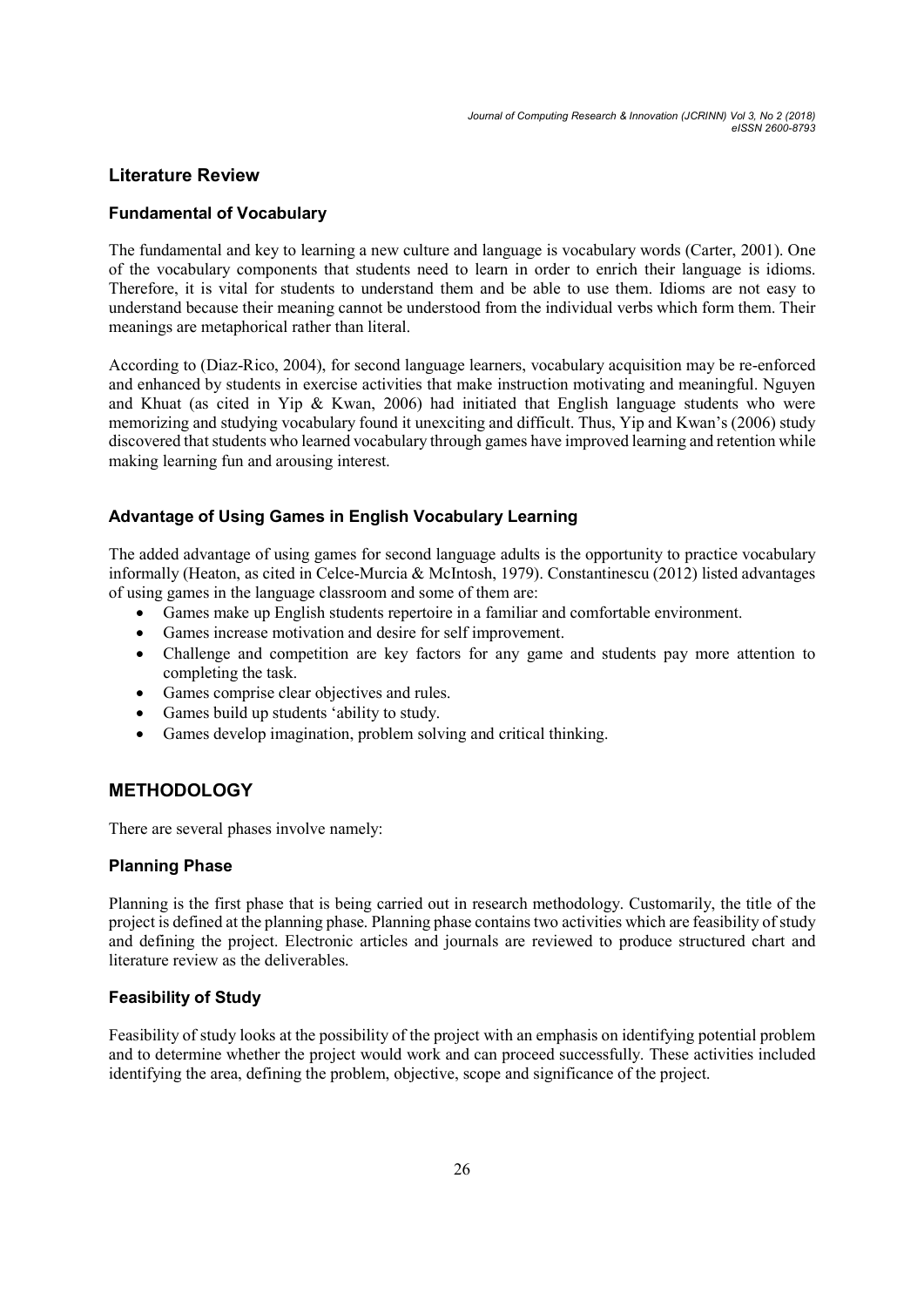# Define Project

Project area, problems, objectives, scope and significance would be defined after all the feasibility study activities have been gathered via reviewing and discussed related articles and journals. Then Gantt chart and literature review table would be the deliverables of this phase.

## Information Gathering Phase

In this phase, theoretical study is established by reviewing the existing journal and articles. It summarized important topic such as the adoption of interactive games to support learning, the problem that students face in learning and memorizing English vocabulary. Vocabulary is important because it is fundamental to aid understanding and to enhance their communication skills with others.

An existing interactive games on the internet and the Smartphone provided ideas on how the project looked like. Each of these games was compared, and the information on expertise and weakness are taken to improve the new project. Focus on this project is to create an interactive game that can engage students in learning vocabulary via a more fun and interactive way so that they will remember whatever that they have learned in class and will not feel bored. It also enables lecturers to opt for a more interactive way of teaching vocabulary rather than relying on the traditional methods alone.

# Creating

During this phase, some of interactive games software that can be used was analysed. The software includes software for editing graphics, sounds, and also for developing the interactive game like Adobe Flash, Audacity, Sound Forge, GameSalad and Photoshop, Microsoft Power Point and Adventure Game Studio.



Figure 1: Interactive page was developed

#### Data Collection Phase

This phase explains more about the collection of data and sources needed to complete the project. Through interview, the problems that contribute to the study have been determined. These include the pre-diploma students' awareness about the importance of learning vocabulary. Besides that, researcher has also interviewed the English lecturers to gather data about the period of their English students learning process and their usage of the language in the class.

#### **Testing**

#### Functional Testing

According to William (2006), functional testing focuses especially on the outputs created in response to selected inputs and execution condition. For this project, this testing involves ensuring that the functionality specified in the functional requirements list. These functions must help eliminate the problems that were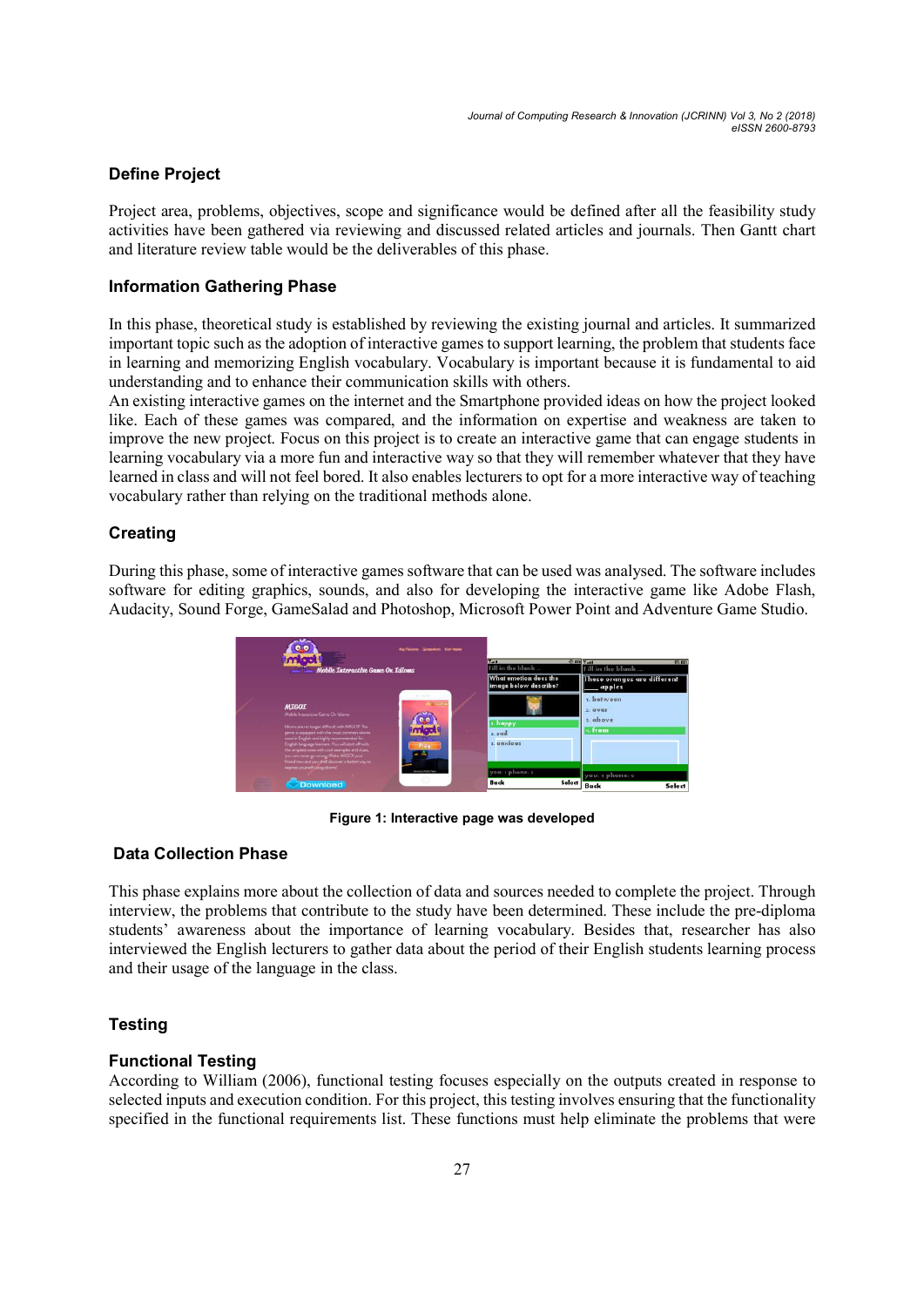trying to be solved and achieve research objectives simultaneously. Only three people were involved in this testing which is the researcher, supervisor and UiTM Penang English lecturer. For this functional testing, it is better to have expert testers who know what to expect from the application. It would help to enhance the application and make it better functionally.

#### Usability Testing

Usability testing is the process by which the human-computer interaction characteristics of a system are measured and weakness is identified for rectification (Levi & Conrad, n.d.). This testing is one of the critical parts that must occur before the mobile games can be distributed. This testing is done in order to get feedback from users to identify any flaws and lack of the application for the future improvement and adjustments.

Answer The Idioms game has been tested by 28 students from Pre-Diploma program Faculty of Applied science and also by Madam Isma Noornisa Binti Ismail, lecturer for the class who willingly participate in the experiment. Apart from that, this mobile game has also been tested by 3 other lecturers who are teaching pre-diploma students. They need to play the mobile game from level one to level two. During the testing, researcher did not assist and guide them for the usage of the mobile game. After finished playing Answer the Idioms, participants need to answer a set of questionnaire given by the researcher. All the entire feedback and response from them has been analyzed to determine the result.

# FINDING

Each question's response was extracted and responses with 'Strongly Agree' and 'Agree' were considered as satisfied or positive responses. Those responses were translated and accumulated into categories which are content, navigation, interface and students feel.

 Figure 2 shows the overall analysis of the questionnaire to measure user's satisfaction through the responses of users after using the mobile game. 97 percent shows that users are satisfied with the content of the mobile game, 97 percent of users agree on navigation is understandable and reliable through all the application, 94 percent of users agree on the ease to understand the interface design of application and straightforward of information



Figure 2: Overall analysis of the questionnaire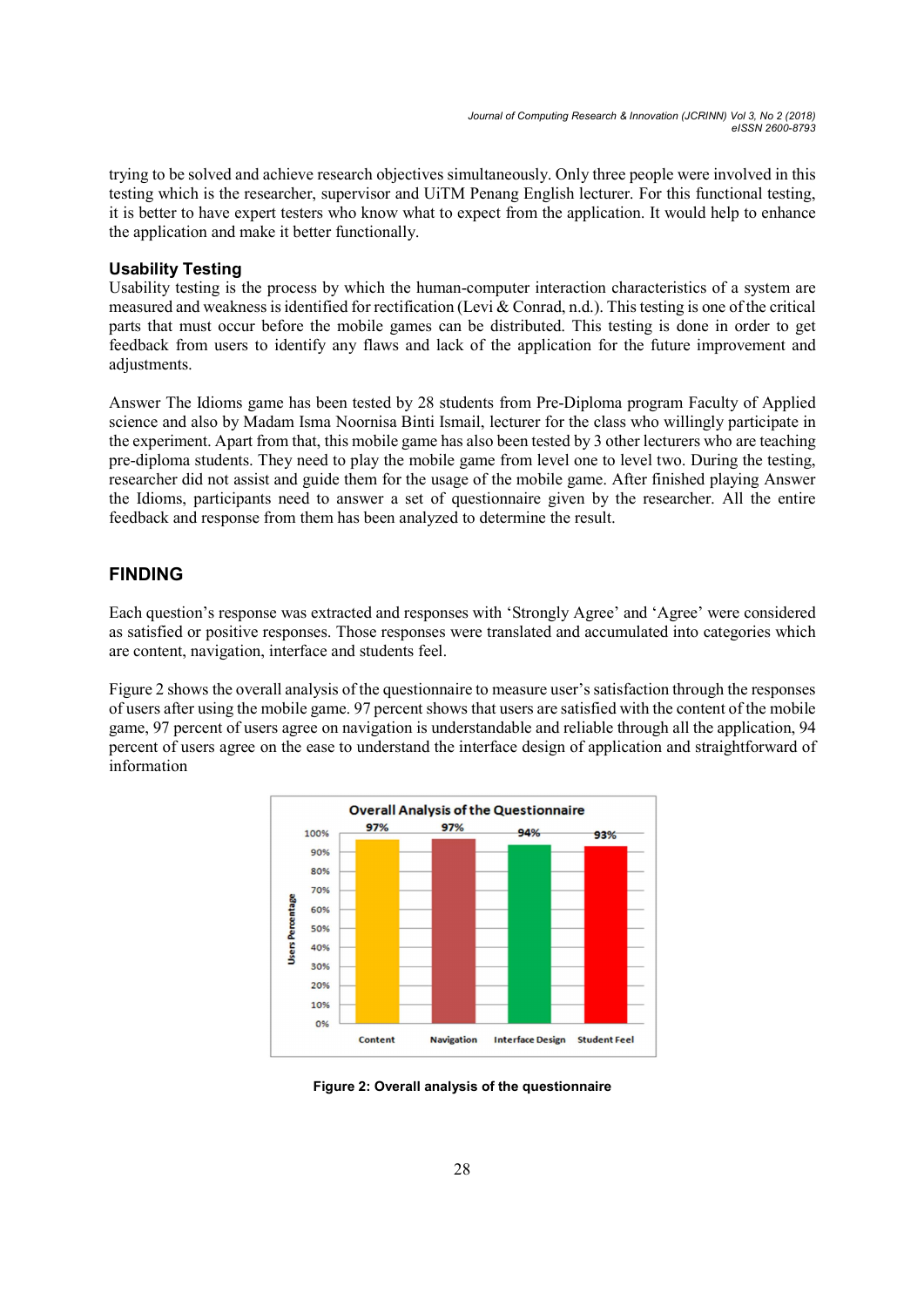#### Comments and Advices from Users

In overall, most comments from users are regarding the question and level of the Answer the Idioms game. Most of them suggested that this game should have more questions on each level and more challenging questions should be created. Users also want the mobile game to have more levels in the future and answer will be shown if users choose the wrong answer.

 From the figure 3 below, it can be concluded that 100% of users agree if this mobile game is used as one of the alternative source to learn and teach vocabulary in their class.



Figure 3: Users agree if this mobile game is used in their class

#### CONCLUSION AND RECOMMENDATION

It can be concluded that this game can offer roughly new and dynamic for learning in engaging with students. This mobile game can be used as one of the alternative source to learn and teach vocabulary in the class. As a result, the mobile game enables lecturers to complement the traditional teaching techniques of teaching vocabulary. However, for the future improvement and enhancement still needed where it can be synchronized with online access and using cloud storage for storing their attempt and score. Gamification principles should be added to increase ease of use and increase overall enjoyment for a better user experience.

## **REFERENCES**

- Carter, R., & Nunan, D. (Eds.). (2001). Cambridge Guide to Teaching English to speakers of other languages. Cambridge, UK: Cambridge University Press.
- Celce-Murcia, M., & McIntosh, L. (Eds.). (1979). Teaching English as a second language (pp. 276-290). Rowley, MA: Newbury House Publications, Inc.
- Constantinescu, R. (2012). Learning by playing. Using computer games in teaching English grammar to high school students. Psychology and Educational Science, University of Bucharest-Faculty.
- Diaz-Rico, L.T. (2004). Teaching English learners strategies and methods. Boston, MA: Pearson Education Inc.